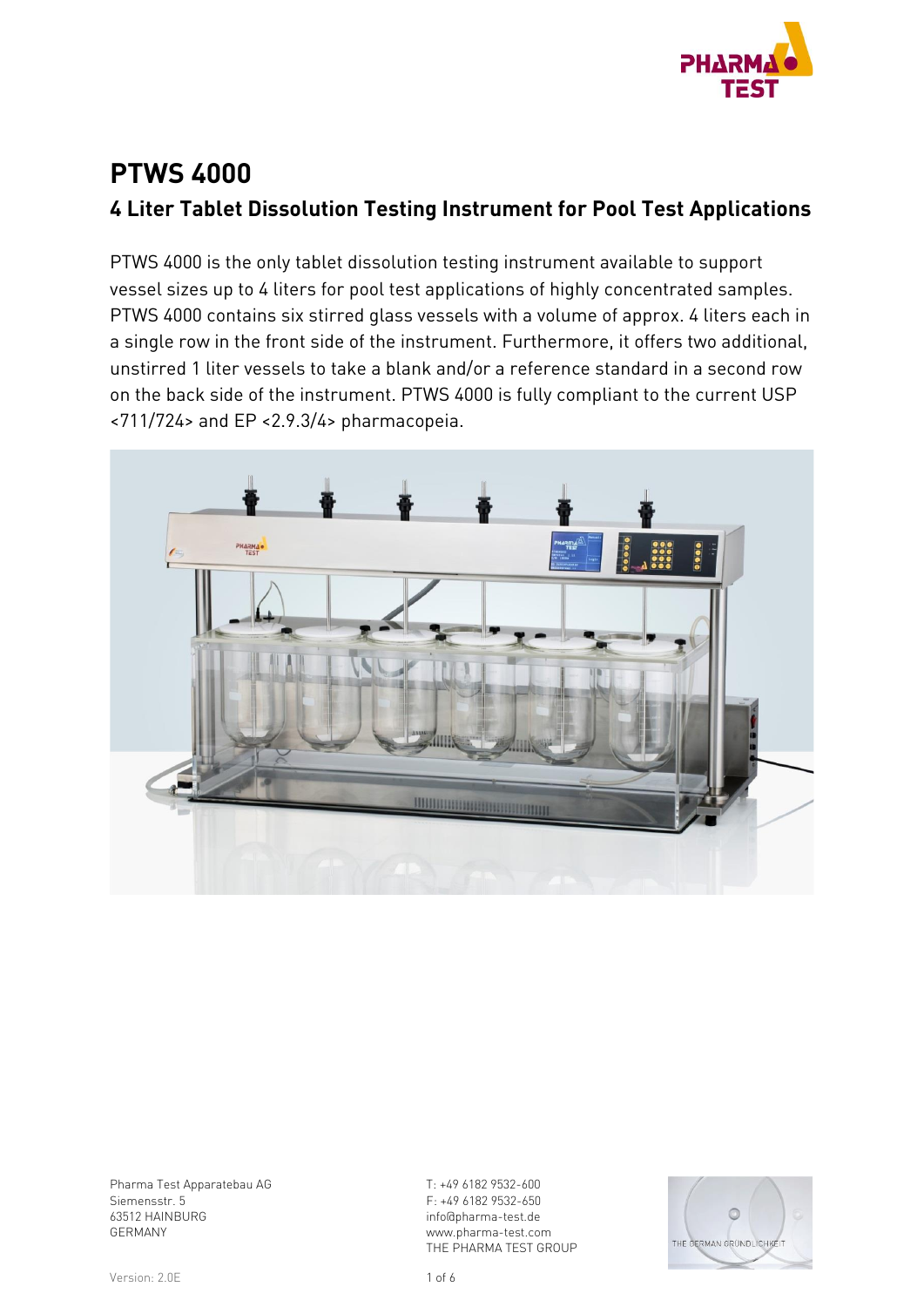

#### **Various Vessel Sizes Usable**

PTWS 4000 can also handle 1 liter and 2 liter USP/EP vessels using the same Monoshaft™ stirring tools. The adapters to use smaller vessels are included in the standard scope of supply. This makes the PTWS 4000 one of the most flexible dissolution testing instruments available.



#### **Six-in-line**

The PTWS 4000 is an ideal instrument for either manual sampling or basic automation. The "six-inline" vessel configuration means optimal access to the samples for subsequent analysis. Its automated lift-up system moves the drive head into an upper position to remove the vessels and allows for easy cleaning. The U-shaped water bath is separate from the main frame of the instrument and the built-in circulation pump is mounted on a spring loaded assembly to eliminate the transfer of vibration to the dissolution vessels. The instrument features an RS-232 interface for remote control and data transfer to the PT-DL1 data logger to print information of actual stirrer speed and bath temperature.



Six vessel in a line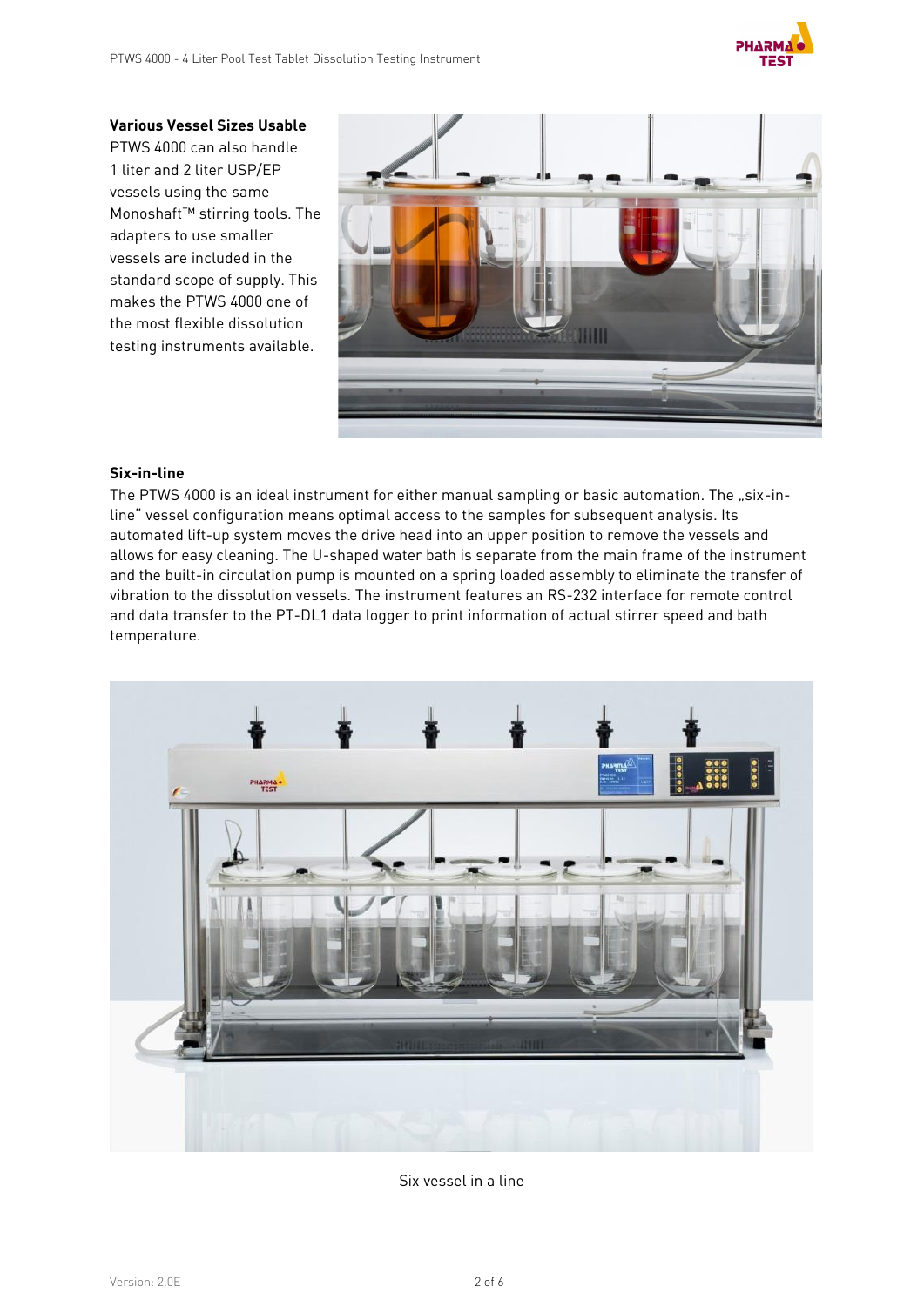



The position of the water bath can be adjusted and fixed easily.

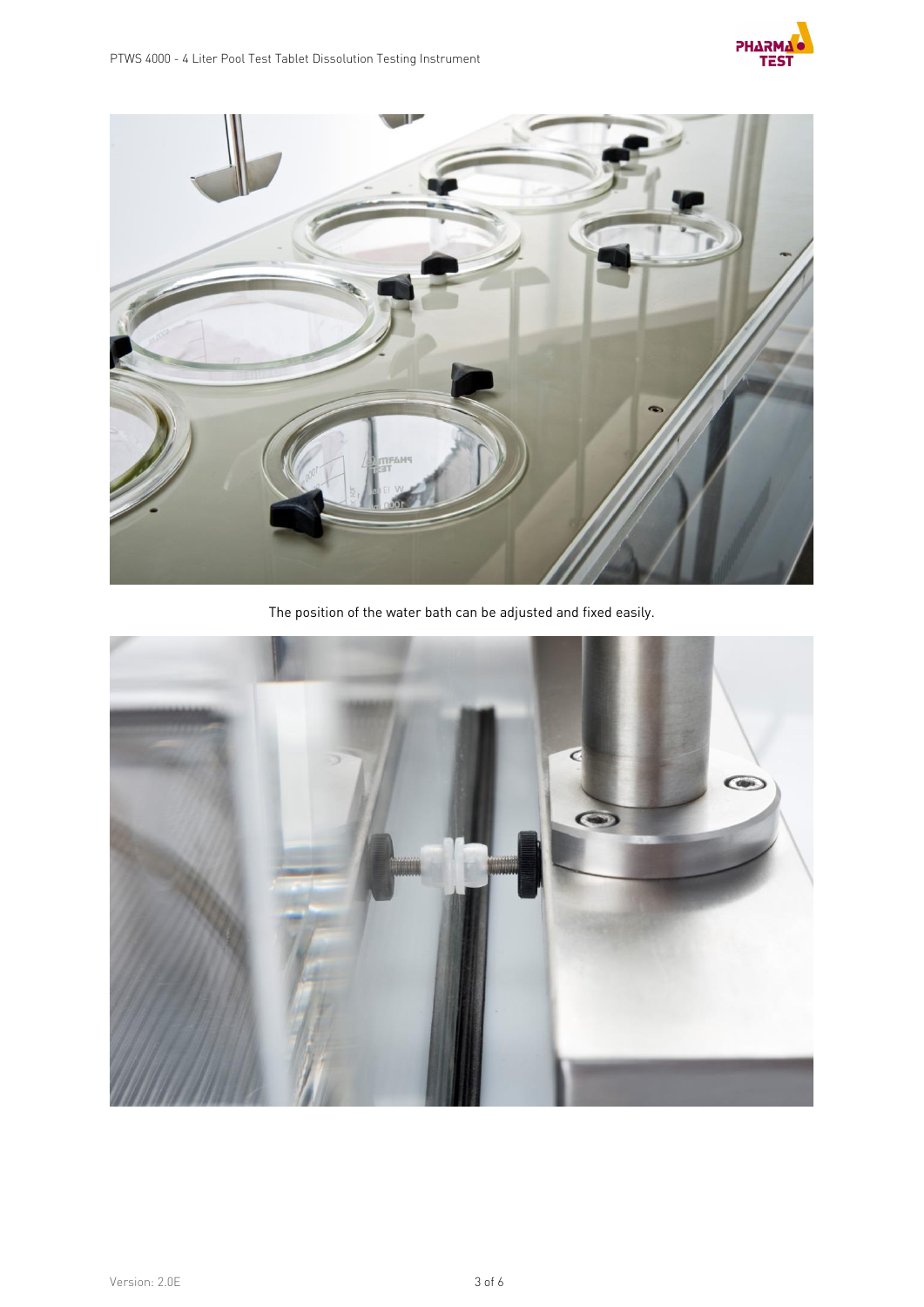



**Temperature Sensor**

A temperature sensor probe is included to measure the medium temperature directly inside the vessels. Optionally a pH probe can be connected as well.



**Automated Lift Drive**  The instrument features an automated lift system for the instrument head with programmable working positions to support different types of dissolution testing tools.

#### **Convenient and Sustainable Programs**

This PTWS 4000 can also be programmed to start up automatically before the start of the day, so that bath temperature and vessel medium temperature are ready for use first thing in the morning. Similarly, the instrument can be programmed to shut off the heater at night to conserve energy. Direct connection to a PTFC2 or DSR-M fraction collector is also possible for automated sample collection.

#### **Staggered Start**

The standard testing method filing system eases the programming of sampling information. Each of the stirrer shafts can be withdrawn or started in a vessel at any time. This offers the possibility of a staggered start for manual and automated operation. The depth setting of the stirrers can easily be altered to meet the parameters of new tool setting, as is required for transdermal cylinders.

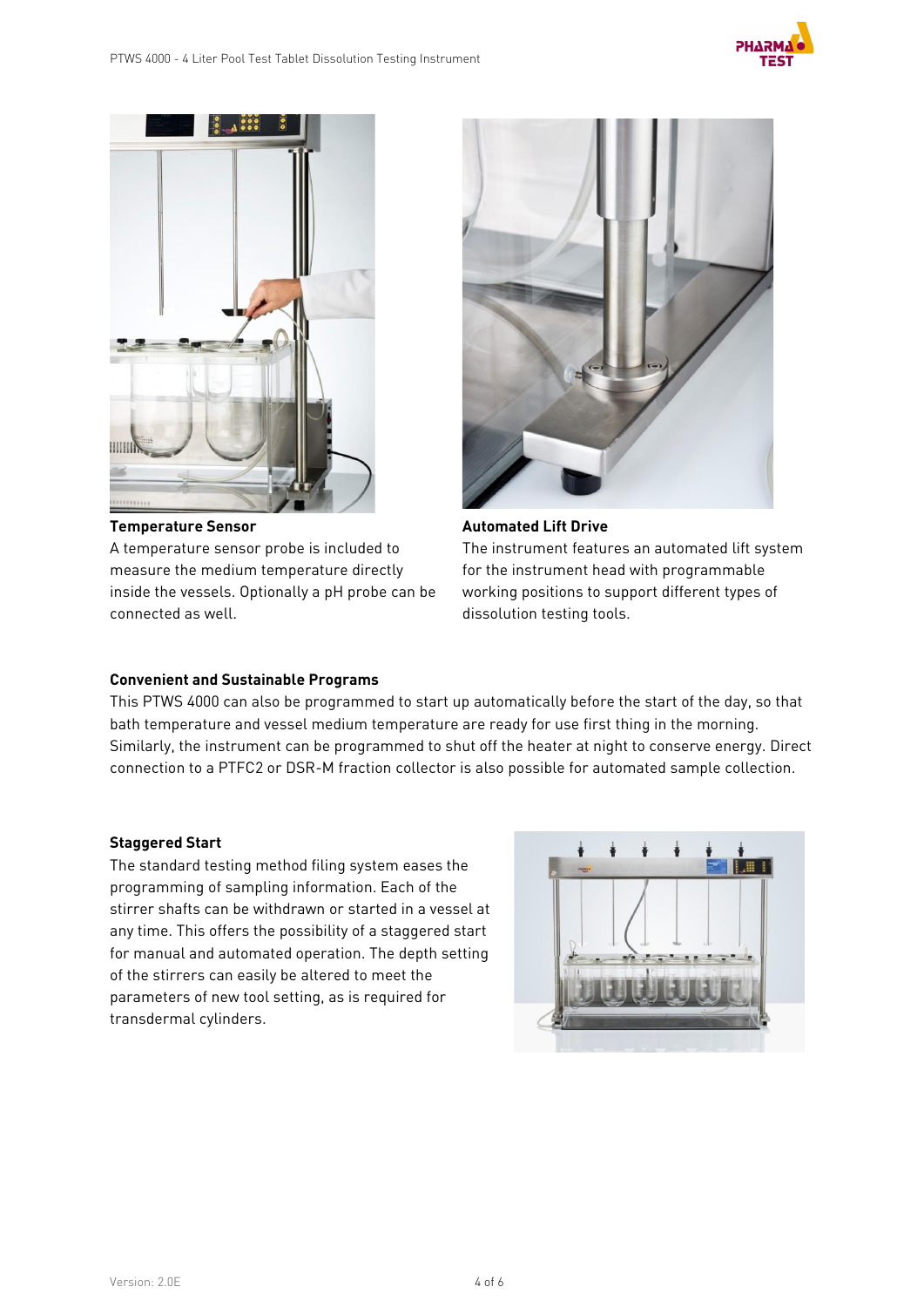

## **Advantages**

- » Supports larger volumes for highly concentrated formulations
- » Individual vessel centering
- » MonoShaft™ system to avoid re-adjustment of immersion depth after tool exchange
- » IQ/OQ documents included free of charge

## **Features**

- » Automated temperature check and log at all sampling times
- » Fully USP <711/724> and EP <2.9.3/4> compliant
- » Equipped with 4 liter vessels
- » 6 stirred positions in one row
- » 2 additional unstirred positions for 1 liter vessels
- » Possible to use standard 1 liter vessels with supplied adapter lids

## **Standard Scope of Supply**

The PTWS 4000 comes ready to use with the following standard scope of supply:

- » 10 rolls of printer paper
- » Comprehensive documentation folder including:
	- › User manual
	- › IQ documentation
	- › OQ documentation
	- › Instrument logbook

### **Options**

In addition to the standard scope of supply Pharma Test offers a broad range of accessories and options including:

- » Amber colored vessels for UV sensitive test materials
- » Full range of MonoShaft™ stirring tools available
- » Full range of certified validation tools available